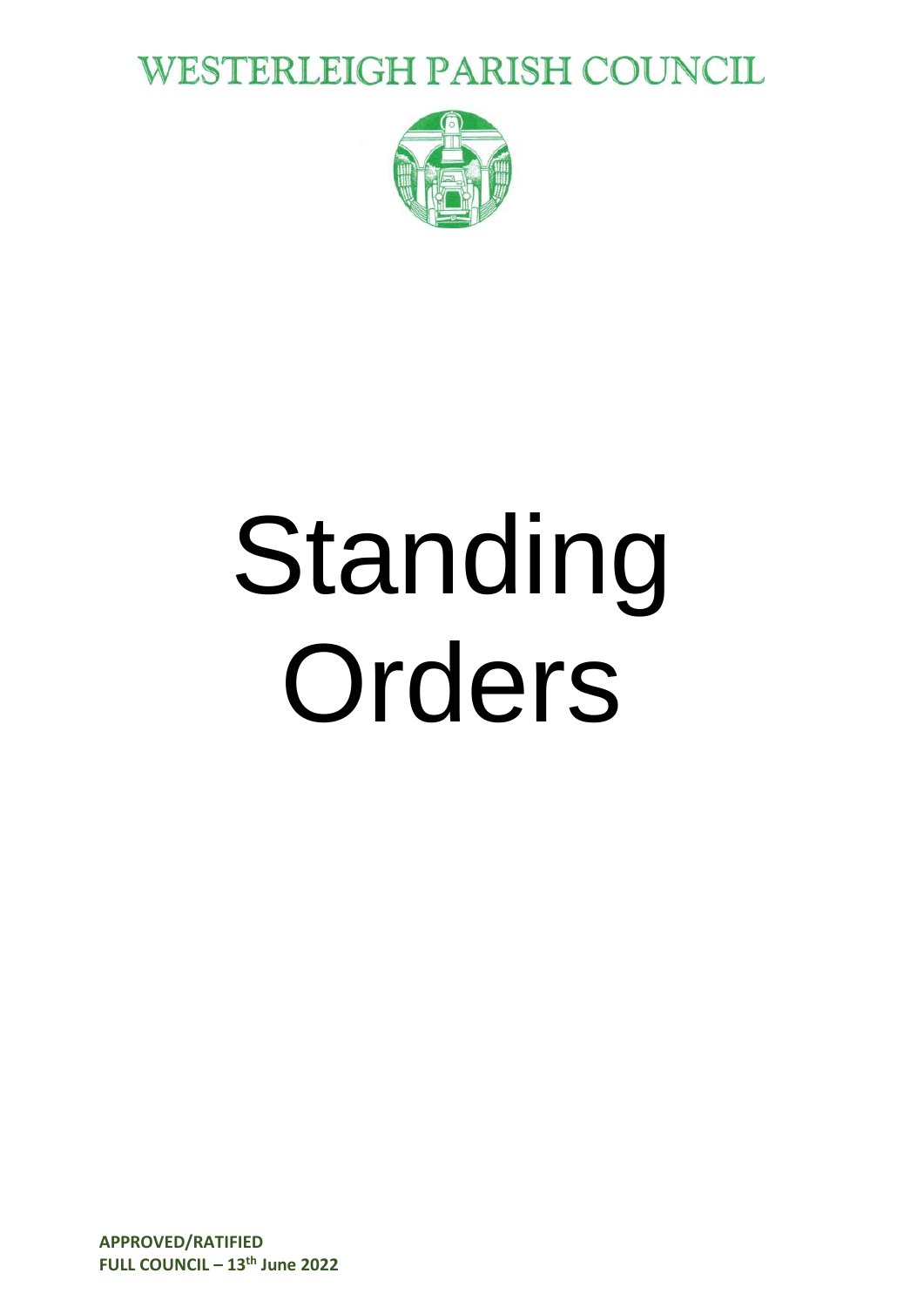#### **Contents**

| 1. |                                                                                        |
|----|----------------------------------------------------------------------------------------|
| 2. |                                                                                        |
| 3. |                                                                                        |
| 4. |                                                                                        |
| 5. |                                                                                        |
| 6. | Extraordinary meetings of the council and committees and sub-committees 10             |
| 7. |                                                                                        |
| 8. |                                                                                        |
| 9. | Motions for a meeting that require written notice to be given to the Proper Officer 11 |
|    |                                                                                        |
|    |                                                                                        |
|    |                                                                                        |
|    |                                                                                        |
|    |                                                                                        |
|    |                                                                                        |
|    |                                                                                        |
|    |                                                                                        |
|    |                                                                                        |
|    |                                                                                        |
|    | 20. Responsibilities to provide information See also standing order 21.  19            |
|    |                                                                                        |
|    |                                                                                        |
|    |                                                                                        |
| 23 |                                                                                        |
|    |                                                                                        |
| 25 |                                                                                        |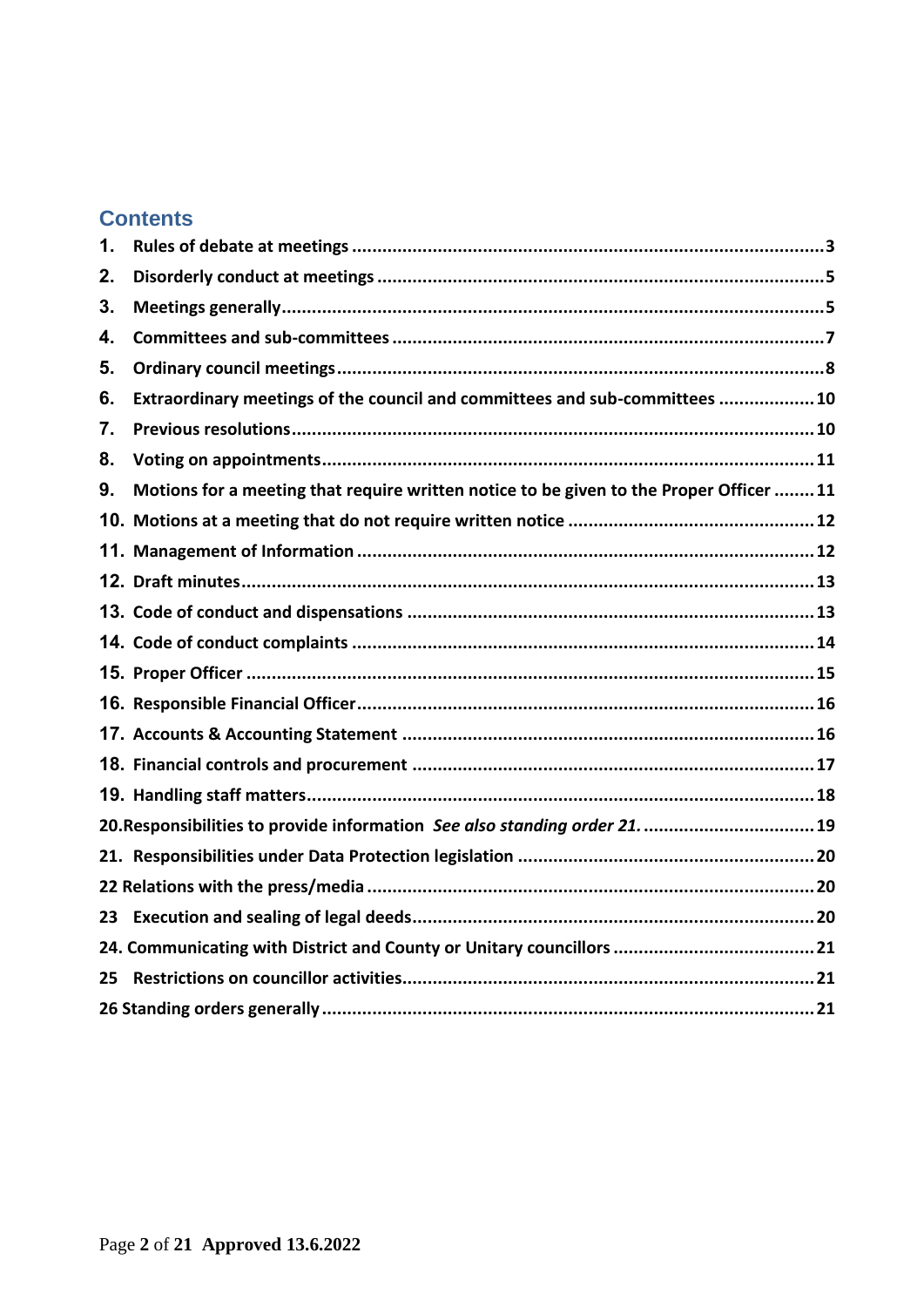# Standing orders

## <span id="page-2-0"></span>**1. Rules of debate at meetings**

- a Motions<sup>1</sup> on the agenda shall be considered in the order that they appear unless the order is changed at the discretion of the chairman of the meeting.
- b A motion (including an amendment) shall not be progressed unless it has been moved and seconded.
- c A motion on the agenda that is not moved by its proposer may be treated by the chairman of the meeting as withdrawn.
- d If a motion (including an amendment) has been seconded, it may be withdrawn by the proposer only with the consent of the seconder and the meeting.
- e An amendment is a proposal to remove or add words to a motion. It shall not negate the motion.
- f If an amendment to the original motion is carried, the original motion becomes the substantive motion upon which further amendment(s) may be moved.
- g An amendment shall not be considered unless early verbal notice of it is given at the meeting and, if requested by the chairman of the meeting, is expressed in writing to the chairman.
- h A councillor may move an amendment to his own motion if agreed by the meeting. If a motion has already been seconded, the amendment shall be with the consent of the seconder and the meeting.
- i If there is more than one amendment to an original or substantive motion, the amendments shall be moved in the order directed by the chairman.
- j Subject to standing order 1(k) below, only one amendment shall be moved and debated at a time, the order of which shall be directed by the chairman of the meeting.
- k One or more amendments may be discussed together if the chairman of the meeting considers this expedient but each amendment shall be voted upon separately.
- l A councillor may not move more than one amendment to an original or substantive motion.
- m The mover of an amendment has no right of reply at the end of debate on it.

<sup>&</sup>lt;sup>1</sup> For the purposes of clarity a 'motion' is to be regarded as a proposal put forward for agreement once it has been seconded. The outcome then becomes the 'resolution' subject to any agreed amendments.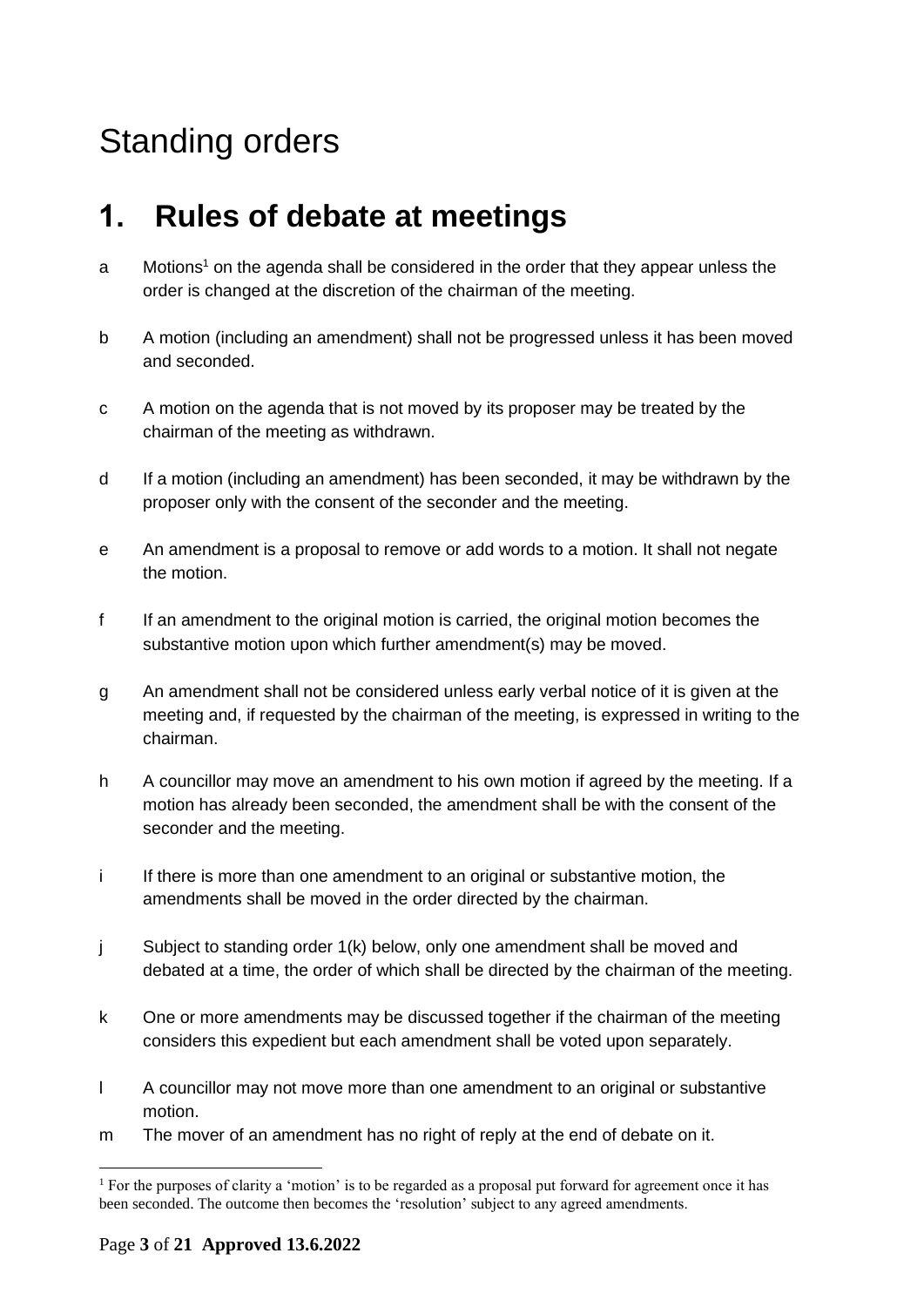- n Where a series of amendments to an original motion are carried, the mover of the original motion shall have a right of reply either at the end of debate of the first amendment or at the very end of debate on the final substantive motion immediately before it is put to the vote.
- o Unless permitted by the chairman of the meeting, a councillor may speak once in the debate on a motion except:

i. to speak on an amendment moved by another councillor;

- ii. to move or speak on another amendment if the motion has been amended since he last spoke;
- iii. to make a point of order;
- iv. to give a personal explanation; or
- v. in exercise of a right of reply.
- p During the debate of a motion, a councillor may interrupt only on a point of order or a personal explanation and the councillor who was interrupted shall stop speaking. A councillor raising a point of order shall identify the standing order which he considers has been breached or specify the other irregularity in the proceedings of the meeting he is concerned by.
- q A point of order shall be decided by the chairman of the meeting and his decision shall be final.
- r When a motion is under debate, no other motion shall be moved except:
	- i. to amend the motion;
	- ii. to proceed to the next business;
	- iii. to adjourn the debate;
	- iv. to put the motion to a vote;
	- v. to ask a person to be no longer heard or to leave the meeting;
	- vi. to refer a motion to a committee or sub-committee for consideration;
	- vii. to exclude the public and press;
	- viii. to adjourn the meeting; or
	- ix. to suspend particular standing order(s) excepting those which reflect mandatory statutory requirements.
- s Before an original or substantive motion is put to the vote, the chairman of the meeting shall be satisfied that the motion has been sufficiently debated and that the mover of the motion under debate has exercised or waived his right of reply.
- t Excluding motions moved under standing order 1(r) above, the contributions or speeches by a councillor shall relate only to the motion under discussion and shall not exceed 3 minutes without the consent of the chairman of the meeting.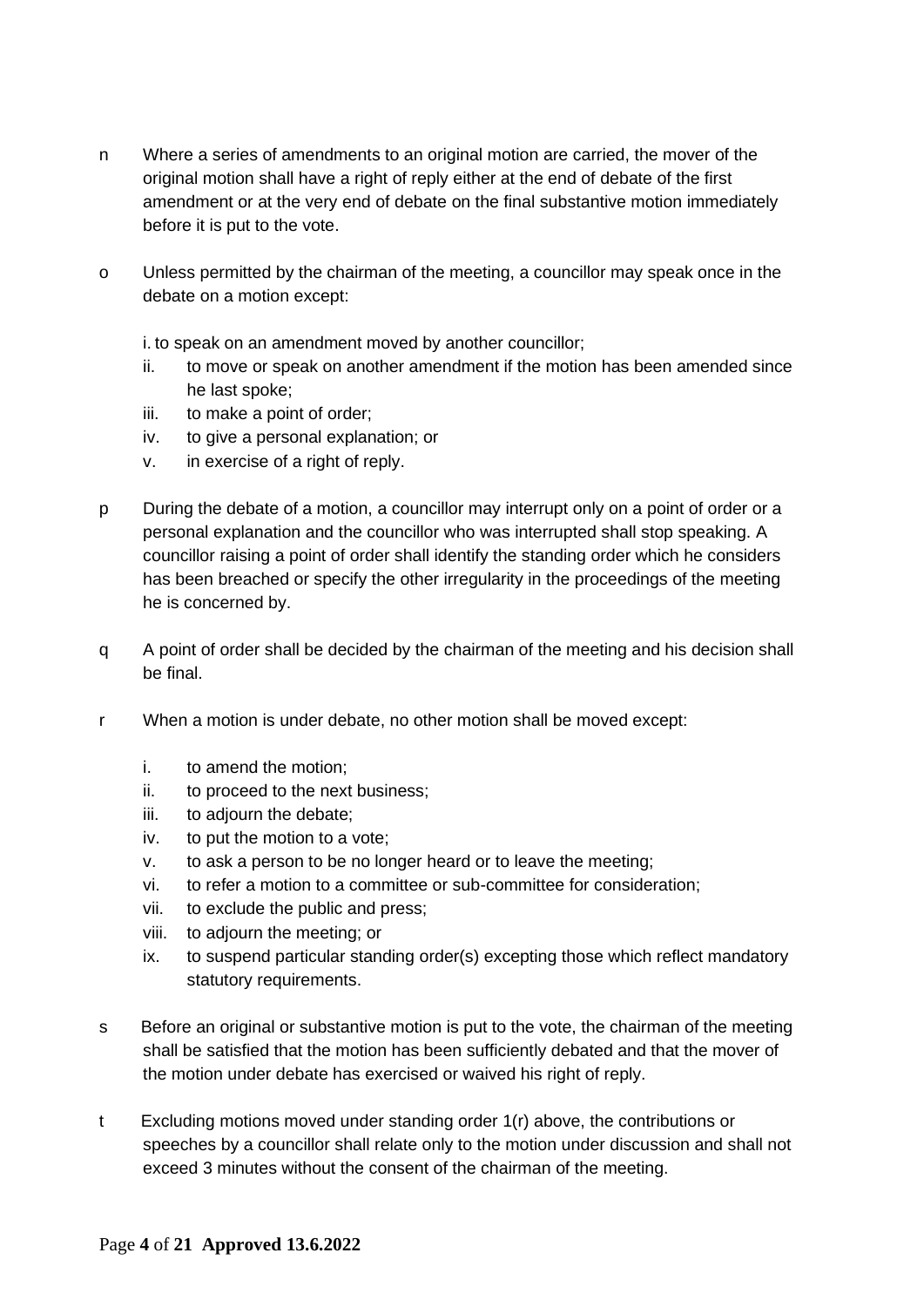# <span id="page-4-0"></span>**2. Disorderly conduct at meetings**

- a No person shall obstruct the transaction of business at a meeting or behave offensively or improperly. If this standing order is ignored, the chairman of the meeting shall request such person(s) to moderate or improve their conduct.
- b If person(s) disregard the request of the chairman of the meeting to moderate or improve their conduct, any councillor or the chairman of the meeting may move that the person be no longer heard or excluded from the meeting. The motion, if seconded, shall be put to the vote without discussion.
- c If a resolution made under standing order 2(b) above is ignored, the chairman of the meeting may take further reasonable steps to restore order or to progress the meeting. This may include temporarily suspending or closing the meeting.
- d If a person disregards any requests or requirements relating to COVID-19, such as social distancing, failure to register, wearing of masks (unless exempt) the Chairman shall request them to take the required action, and if necessary any councillor or the chairman of the meeting may move that the person be no longer heard or excluded from the meeting. The motion, if seconded, shall be put to the vote without discussion.

## <span id="page-4-1"></span>**3. Meetings generally**

- **Full Council meetings**
- **Committee meetings**
- Sub-committee meetings
- $\blacksquare$ a **Meetings shall not take place in premises which at the time of the meeting are used for the supply of alcohol, unless no other premises are available free of charge or at a reasonable cost.** 
	- b **The minimum three clear days for notice of a meeting does not include the day on which notice was issued, the day of the meeting, a Sunday, a day of the Christmas break, a day of the Easter break or of a bank holiday or a day appointed for public thanksgiving or mourning.**
	- c **The minimum three clear days' public notice for a meeting does not include the day on which the notice was issued or the day of the meeting unless the meeting is convened at shorter notice**.
- **Contract** d **Meetings shall be open to the public unless their presence is prejudicial to the public interest by reason of the confidential nature of the business to be transacted or for other special reasons. The public's exclusion from part or all of a meeting shall be by a resolution which shall give reasons for**

 $\blacksquare$ 

 $\mathbb{R}^3$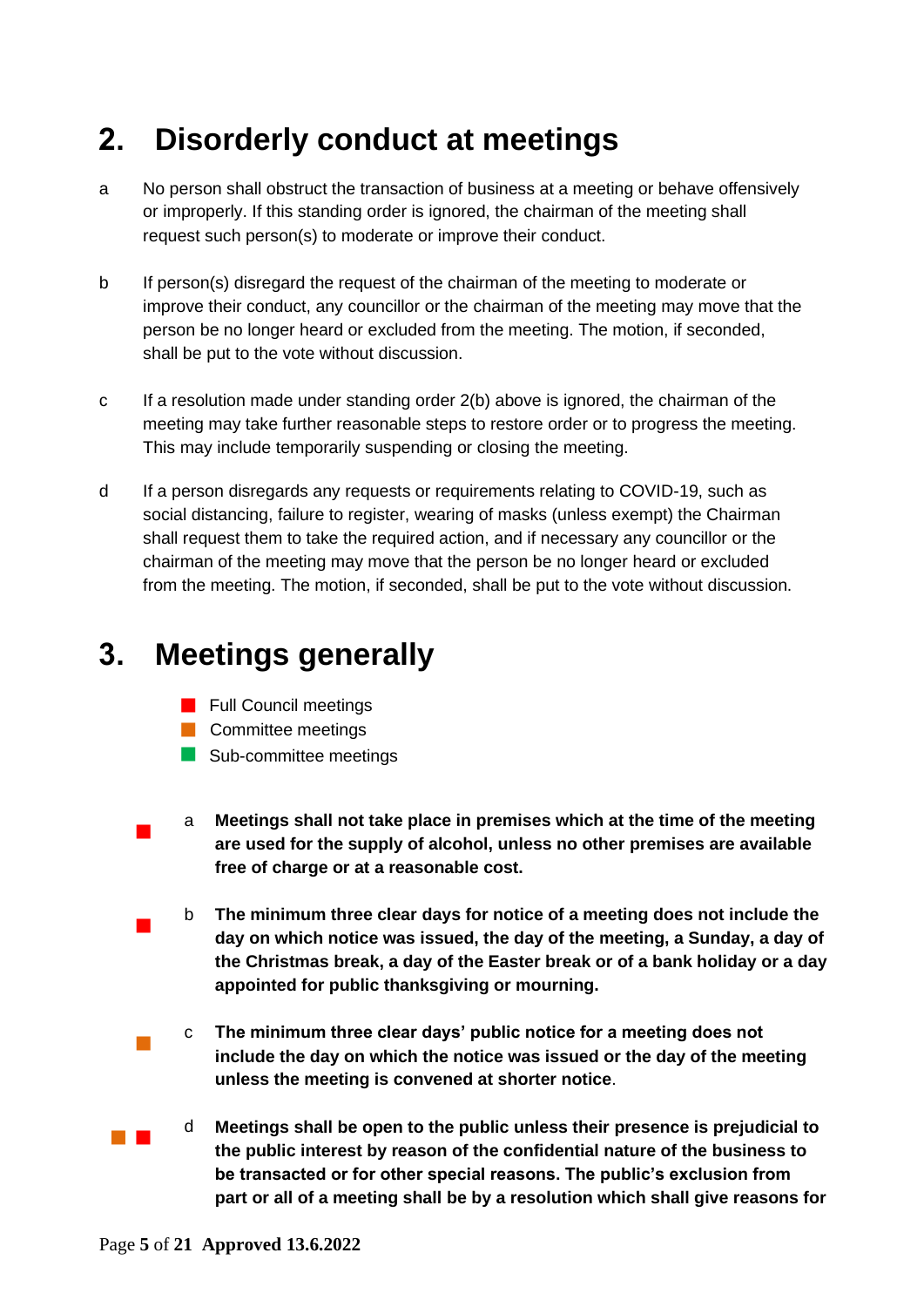#### **the public's exclusion.**

- e The Chairman of the Council may use their discretion to invite members of the public to make representations, answer questions and give evidence at a meeting which they are entitled to attend in respect of the business on the agenda.
- f A member of the public shall not speak for more than 3 minutes unless directed by the Chair of the meeting.
- g In accordance with standing order 3(e) above, a question shall not require a response at the meeting nor start a debate on the question.
- h A person who speaks at a meeting shall direct his comments to the chairman of the meeting.
- i Only one person is permitted to speak at a time. If more than one person wants to speak, the chairman of the meeting shall direct the order of speaking.
- $\mathcal{L}^{\text{max}}$ j **Photographing, recording, broadcasting or transmitting the proceedings of a meeting by any means is not permitted without the Council's consent**.
	- k **The press shall be provided with reasonable facilities for the taking of their report of all or part of a meeting at which they are entitled to be present**.
	- l **Subject to standing orders which indicate otherwise, anything authorised or required to be done by, to or before the Chairman of the Council may in his absence be done by, to or before the Vice-Chairman of the Council (if any).**
		- m **The Chairman, if present, shall preside at a meeting. If the Chairman is absent from a meeting, the Vice-Chairman, if present, shall preside. If both the Chairman and the Vice-Chairman are absent from a meeting, a councillor as chosen by the councillors present at the meeting shall preside at the meeting.**
	- n **Subject to a meeting being quorate, all questions at a meeting shall be decided by a majority of the councillors or councillors with voting rights present and voting.**
	- o **The chairman of a meeting may give an original vote on any matter put to the vote, and in the case of an equality of votes may exercise his casting vote whether or not he gave an original vote.**

*See standing orders 5(i) and (j) below for the different rules that apply in the election of the Chairman of the Council at the annual meeting of the council.*

 $\mathbb{R}^n$ 

 $\overline{\phantom{a}}$ 

 $\blacksquare$ 

and the control

a na ka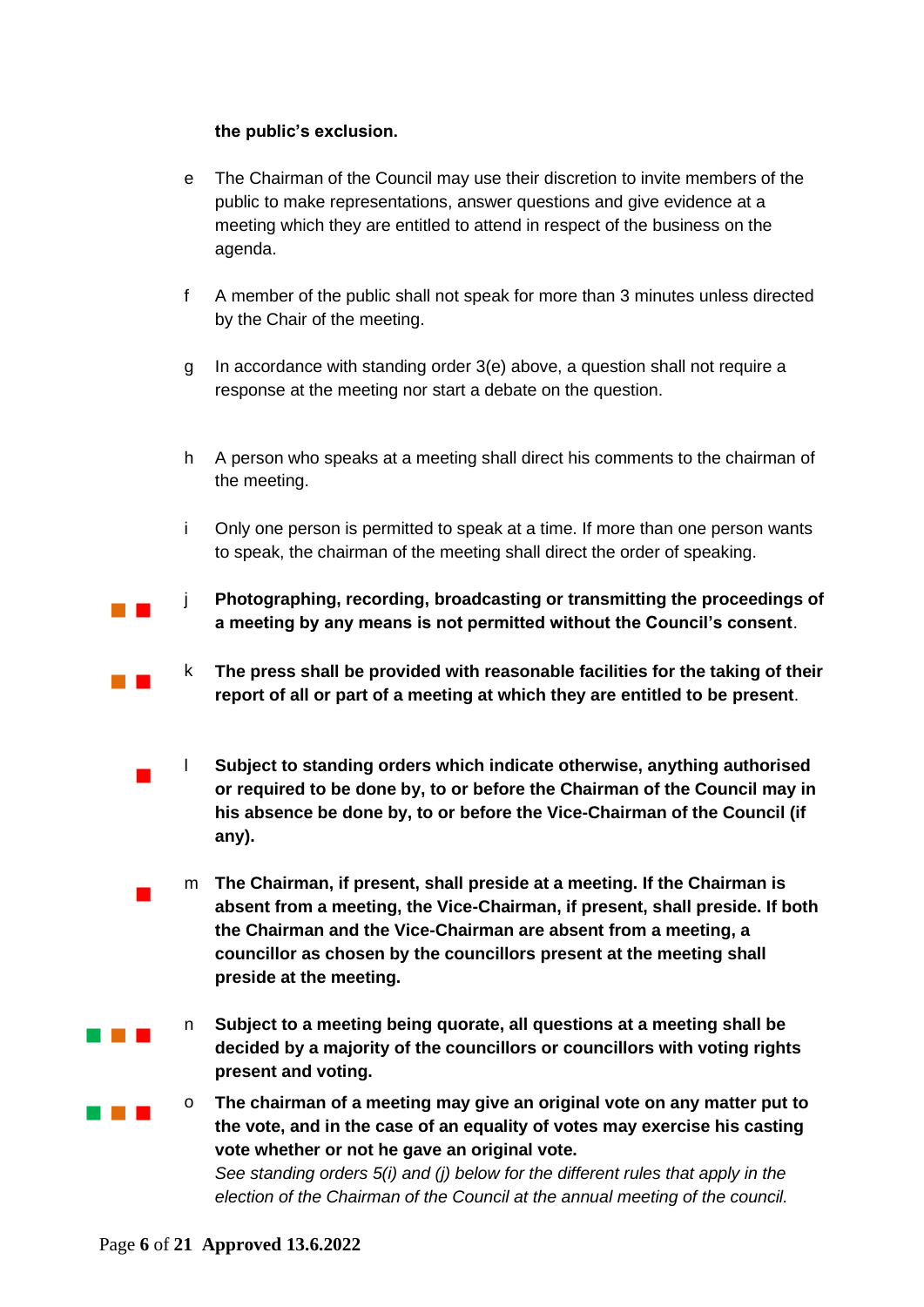- p **Unless standing orders provide otherwise, voting on a question shall be by a show of hands. At the request of a councillor, the voting on any question shall be recorded so as to show whether each councillor present and voting gave his vote for or against that question.** Such a request shall be made before moving on to the next item of business on the agenda.
- q The minutes of a meeting shall include an accurate record of the following: i.the time and place of the meeting;
	- ii. the names of councillors present and absent;
	- iii. interests that have been declared by councillors and non-councillors with voting rights;
	- iv. whether a councillor or non-councillor with voting rights left the meeting when matters that they held interests in were being considered;
	- v. if there was a public participation session; and
	- vi. the resolutions made.
- and the state r **A councillor or a non-councillor with voting rights who has a disclosable pecuniary interest or another interest as set out in the council's code of conduct in a matter being considered at a meeting is subject to statutory limitations or restrictions under the code on his right to participate and vote on that matter.**
	- s **No business may be transacted at a meeting unless at least one-third of the whole number of members of the council are present and in no case shall the quorum of a meeting be less than three.**

*See standing order 4d(viii) below for the quorum of a committee or subcommittee meeting.* 

- t **If a meeting is or becomes inquorate no business shall be transacted** and the meeting shall be closed. The business on the agenda for the meeting shall be adjourned to another meeting.
	- u A meeting shall not exceed 10pm.

## <span id="page-6-0"></span>**4. Committees and sub-committees**

- a **Unless the council determines otherwise, a committee may appoint a subcommittee whose terms of reference and members shall be determined by the committee.**
- b **The members of a committee may include non-councillors unless it is a**

 $\blacksquare$ 

and the control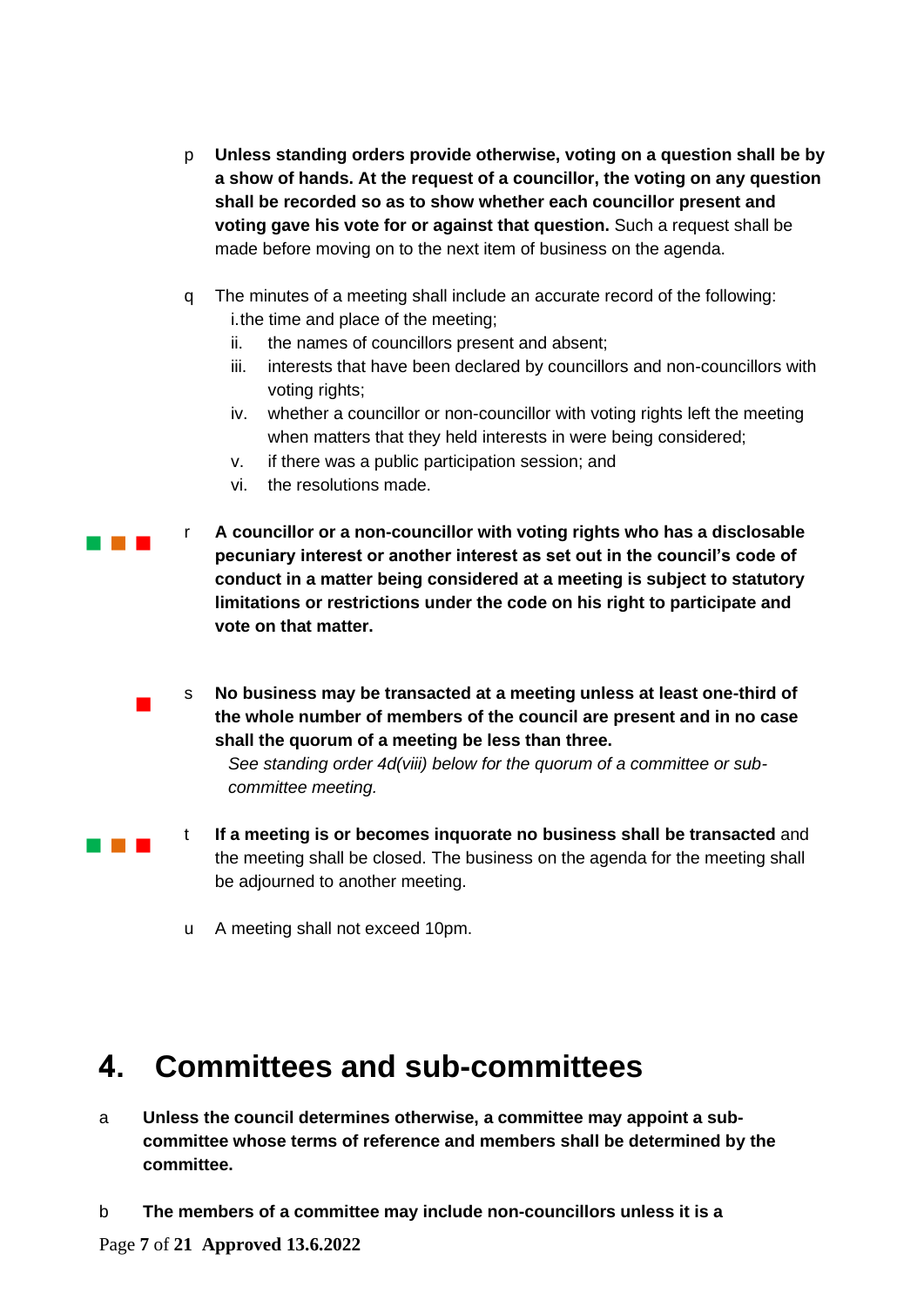#### **committee which regulates and controls the finances of the council.**

- c **Unless the council determines otherwise, all the members of an advisory committee and a sub-committee of the advisory committee may be noncouncillors.**
- d The council may appoint standing committees or other committees as may be necessary, and:
	- i. shall determine their terms of reference;
	- ii. shall determine the number and time of the ordinary meetings of a standing committee up until the date of the next annual meeting of full council;
	- iii. shall permit a committee, other than in respect of the ordinary meetings of a committee, to determine the number and time of its meetings;
	- iv. shall, subject to standing orders 4(b) and (c) above, appoint and determine the terms of office of members of such a committee;
	- v. may, subject to standing orders 4(b) and (c) above, appoint and determine the terms of office of the substitute members to a committee whose role is to replace the ordinary members at a meeting of a committee if the ordinary members of the committee confirm to the Proper Officer 7 days before the meeting that they are unable to attend;
	- vi. shall, after it has appointed the members of a standing committee, appoint the chairman of the standing committee;
	- vii. shall permit a committee other than a standing committee, to appoint its own chairman at the first meeting of the committee;
	- viii. shall determine the place, notice requirements and quorum for a meeting of a committee and a sub-committee which shall be no less than three;
	- ix. shall determine if the public may participate at a meeting of a committee;
	- x. shall determine if the public and press are permitted to attend the meetings of a sub-committee and also the advance public notice requirements, if any, required for the meetings of a sub-committee;
	- xi. shall determine if the public may participate at a meeting of a sub-committee that they are permitted to attend; and
	- xii. may dissolve a committee.

## <span id="page-7-0"></span>**5. Ordinary council meetings**

- **a In an election year, the annual meeting of the council shall be held on or within 14 days following the day on which the new councillors elected take office.**
- **b In a year which is not an election year, the annual meeting of a council shall be held on such day in May as the council may direct.**
- c **If no other time is fixed, the annual meeting of the council shall take place at 6pm.**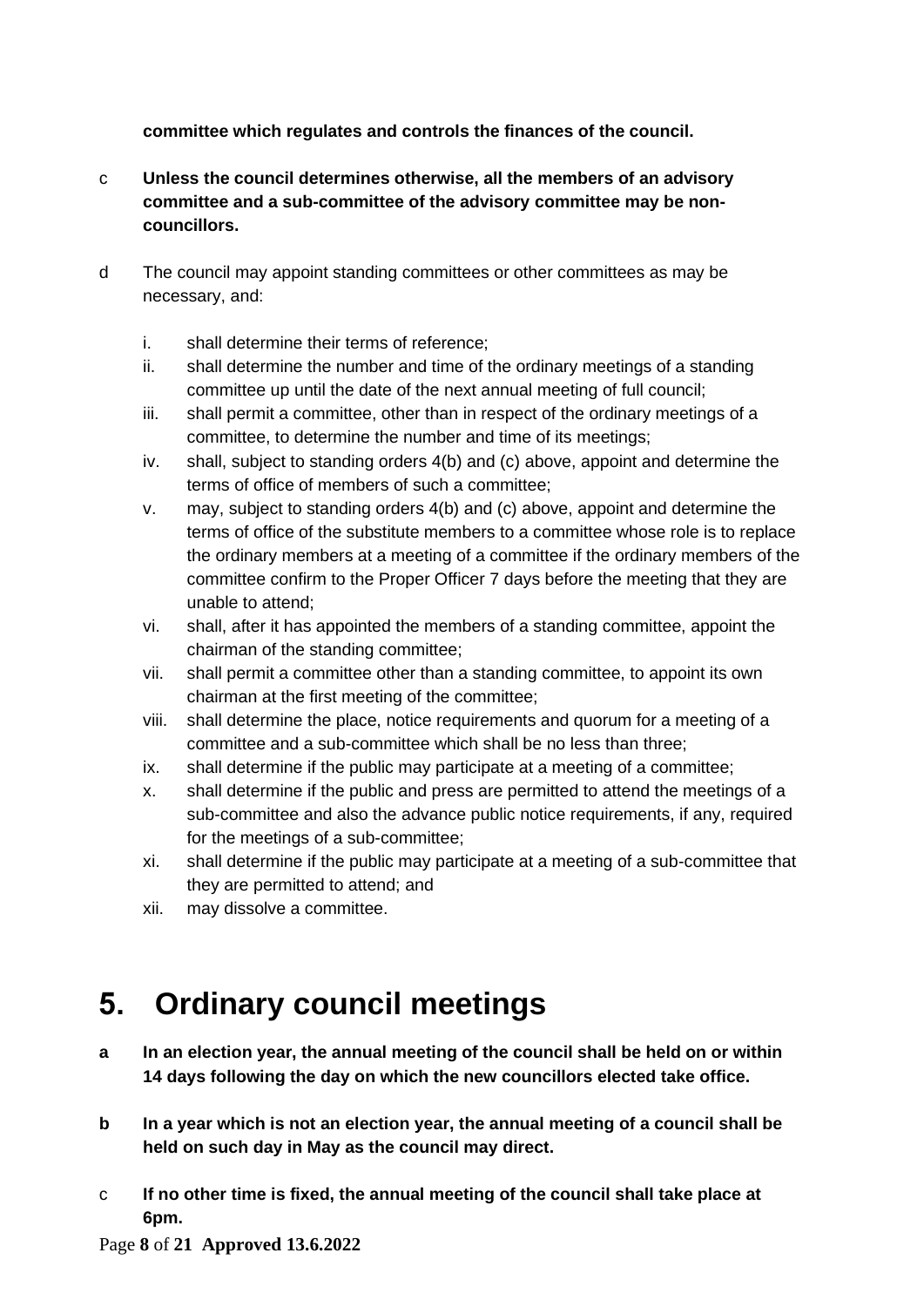- d **In addition to the annual meeting of the council, at least three other ordinary meetings shall be held in each year on such dates and times as the council directs.**
- **e The first business conducted at the annual meeting of the council shall be the election of the Chairman and Vice-Chairman (if any) of the Council.**
- **f The Chairman of the Council, unless he has resigned or becomes disqualified, shall continue in office and preside at the annual meeting until his successor is elected at the next annual meeting of the council.**
- **g The Vice-Chairman of the Council, if any, unless he resigns or becomes disqualified, shall hold office until immediately after the election of the Chairman of the Council at the next annual meeting of the council.**
- **h In an election year, if the current Chairman of the Council has not been re-elected as a member of the council, he shall preside at the meeting until a successor Chairman of the Council has been elected. The current Chairman of the Council shall not have an original vote in respect of the election of the new Chairman of the Council but must give a casting vote in the case of an equality of votes.**
- **i In an election year, if the current Chairman of the Council has been re-elected as a member of the council, he shall preside at the meeting until a new Chairman of the Council has been elected. He may exercise an original vote in respect of the election of the new Chairman of the Council and must give a casting vote in the case of an equality of votes.**
- j Following the election of the Chairman of the Council and Vice-Chairman (if any) of the Council at the annual meeting of the council, the business of the annual meeting shall include:
	- i. **In an election year, delivery by the Chairman of the Council and councillors of their acceptance of office forms unless the council resolves for this to be done at a later date**. **In a year which is not an election year, delivery by the Chairman of the Council of his acceptance of office form unless the council resolves for this to be done at a later date;**
	- ii. Confirmation of the accuracy of the minutes of the last meeting of the council;
	- iii. Receipt of the minutes of the last meeting of a committee;
	- iv. Consideration of the recommendations made by a committee;
	- v. Review of delegation arrangements to committees, sub-committees, staff and other local authorities;
	- vi. Review of the terms of reference for committees;
	- vii. Appointment of members to existing committees;
	- viii. Appointment of any new committees in accordance with standing order 4 above;
	- ix. Review and adoption of appropriate standing orders and financial regulations;
	- x. Review of arrangements, including any charters and agency agreements, with other local authorities and review of contributions made to expenditure incurred

#### Page **9** of **21 Approved 13.6.2022**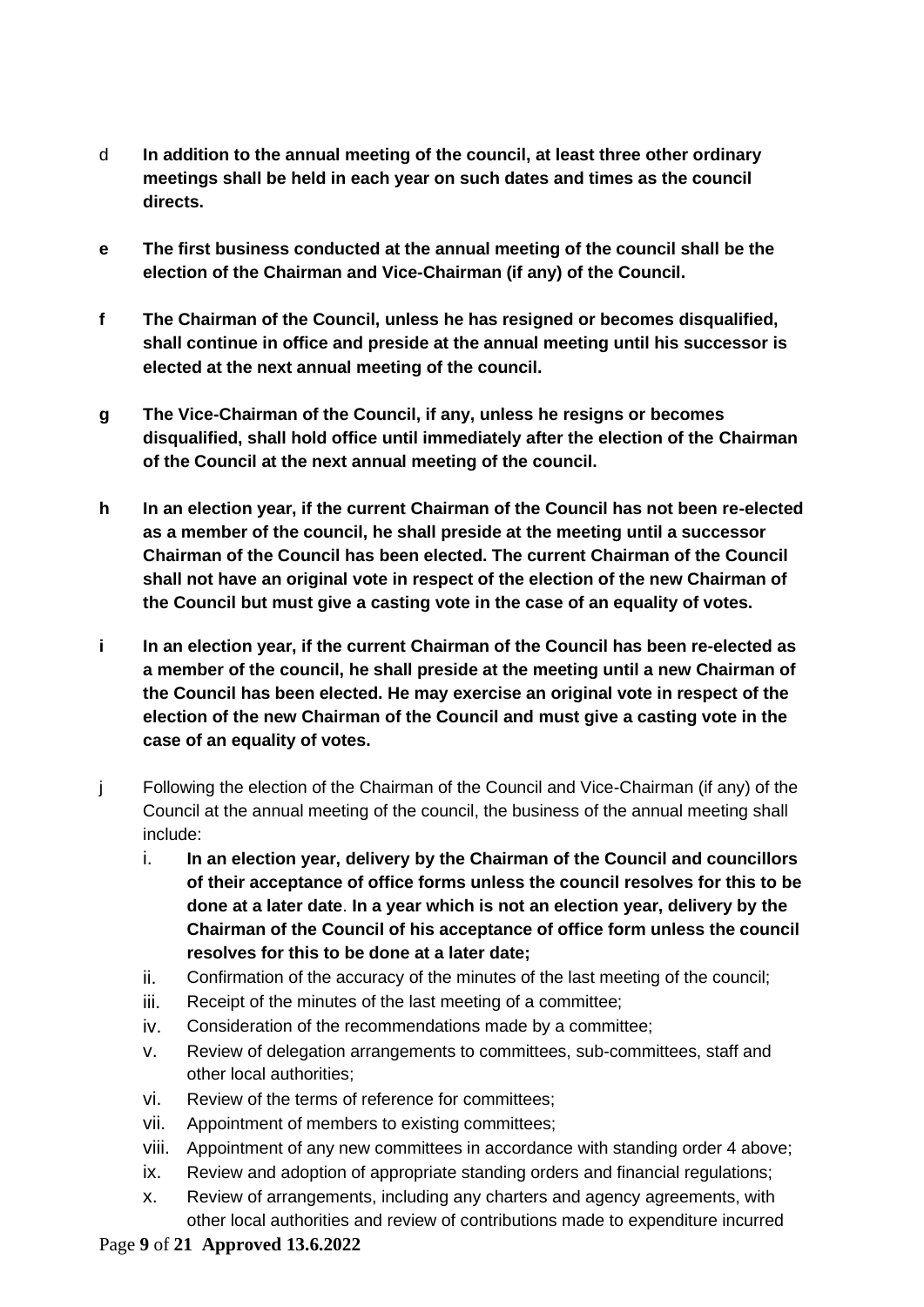by other local authorities;

- xi. Review of representation on or work with external bodies and arrangements for reporting back;
- xii. In an election year, to make arrangements with a view to the council becoming eligible to exercise the general power of competence in the future;
- xiii. Review of inventory of land and assets including buildings and office equipment;
- xiv. Confirmation of arrangements for insurance cover in respect of all insured risks;
- xv. Review of the council's and/or staff subscriptions to other bodies;
- xvi. Review of the council's complaints and grievance procedure;
- xvii. Review of the council's procedures for handling requests made under the Freedom of Information Act 2000 and the Data Protection Act 1998;
- xviii. Review of the council's policy for dealing with the press/media; and
- xix. Determining the time and place of ordinary meetings of the full council up to and including the next annual meeting of full council.

## <span id="page-9-0"></span>**6. Extraordinary meetings of the council and committees and sub-committees**

- **a The Chairman of the Council may convene an extraordinary meeting of the council at any time.**
- b **If the Chairman of the Council does not or refuses to call an extraordinary meeting of the council within seven days of having been requested in writing to do so by two councillors, any two councillors may convene an extraordinary meeting of the council. The public notice giving the time, place and agenda for such a meeting must be signed by the two councillors.**
- c The chairman of a committee may convene an extraordinary meeting of the committee at any time.
- d If the chairman of a committee does not or refuses to call an extraordinary meeting within seven days of having been requested by to do so by two members of the committee, any three members of the committee may convene an extraordinary meeting of a committee.

## <span id="page-9-1"></span>**7. Previous resolutions**

a A resolution can be changed or amended at a following Full Council meeting (or Extraordinary Parish Council meeting) which by definition would be quorate, but would require a majority of the full number of sitting members (ie 5 out of 9 if fully represented or 4 out of 6 if only 6 members on the Parish Council).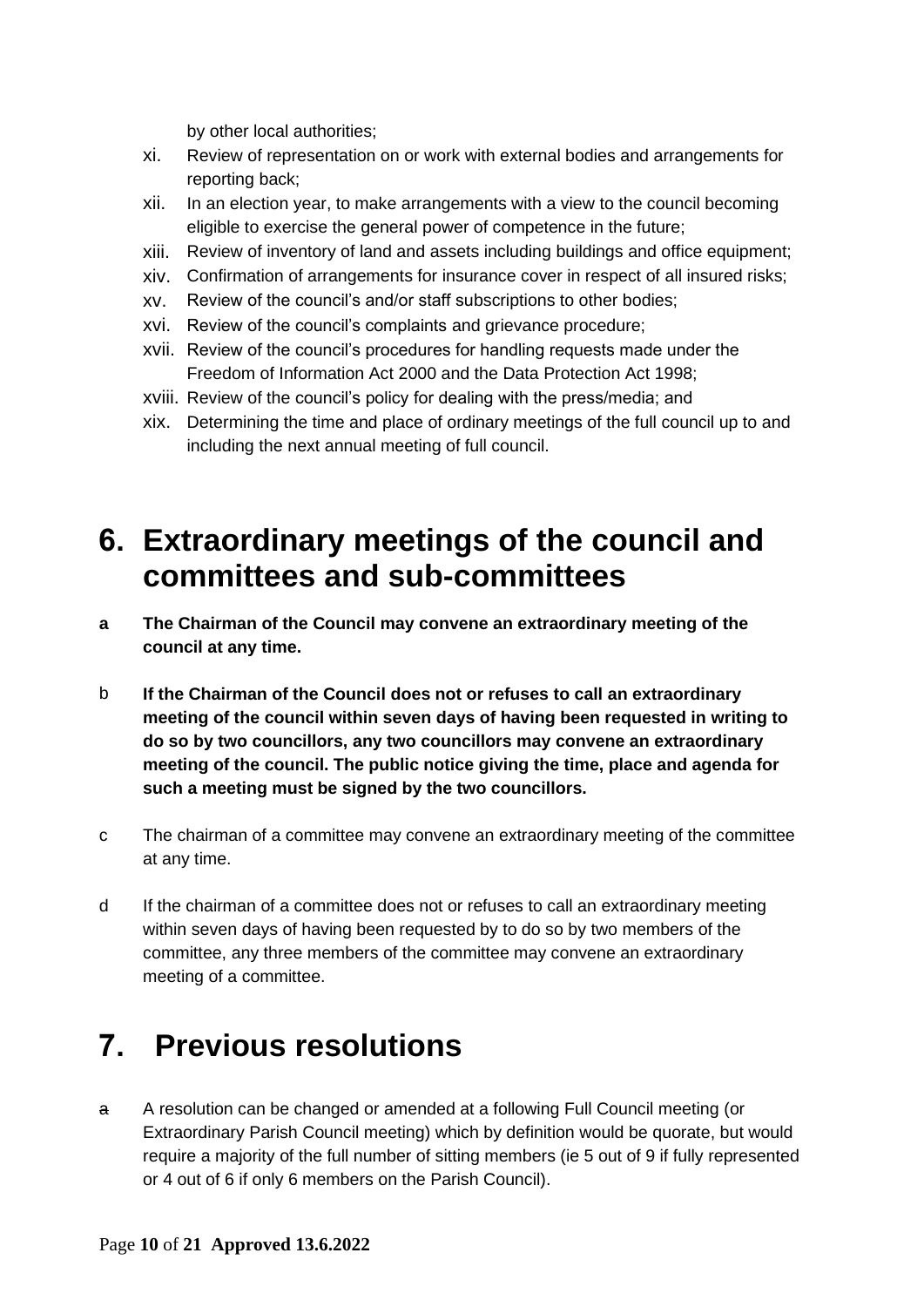# <span id="page-10-0"></span>**8. Voting on appointments**

a Where more than two persons have been nominated for a position to be filled by the council and none of those persons has received an absolute majority of votes in their favour, the name of the person having the least number of votes shall be struck off the list and a fresh vote taken. This process shall continue until a majority of votes is given in favour of one person. A tie in votes may be settled by the casting vote exerciseable by the chairman of the meeting.

## <span id="page-10-1"></span>**9. Motions for a meeting that require written notice to be given to the Proper Officer**

- a A motion shall relate to the responsibilities of the meeting which it is tabled for and in any event shall relate to the performance of the council's statutory functions, powers and obligations or an issue which specifically affects the council's area or its residents.
- b No motion may be moved at a meeting unless it is on the agenda and the mover has given written notice of its wording to the Proper Officer at least fourteen clear days before the meeting. Clear days do not include the day of the notice or the day of the meeting.
- c The Proper Officer may, before including a motion on the agenda received in accordance with standing order 9(b) above, correct obvious grammatical or typographical errors in the wording of the motion.
- d If the Proper Officer considers the wording of a motion received in accordance with standing order 9(b) above is not clear in meaning, the motion shall be rejected until the mover of the motion resubmits it in writing to the Proper Officer so that it can be understood at least seven clear days before the meeting.
- e If the wording or subject of a proposed motion is considered improper, the Proper Officer shall consult with the chairman of the forthcoming meeting or, as the case may be, the councillors who have convened the meeting, to consider whether the motion shall be included in the agenda or rejected.
- f Subject to standing order 9(e) above, the decision of the Proper Officer as to whether or not to include the motion on the agenda shall be final.
- g Motions received shall be recorded in a book (or electronic file) for that purpose and numbered in the order that they are received.
- h Motions rejected shall be recorded in a book (or electronic file) for that purpose with an explanation by the Proper Officer for their rejection.

#### Page **11** of **21 Approved 13.6.2022**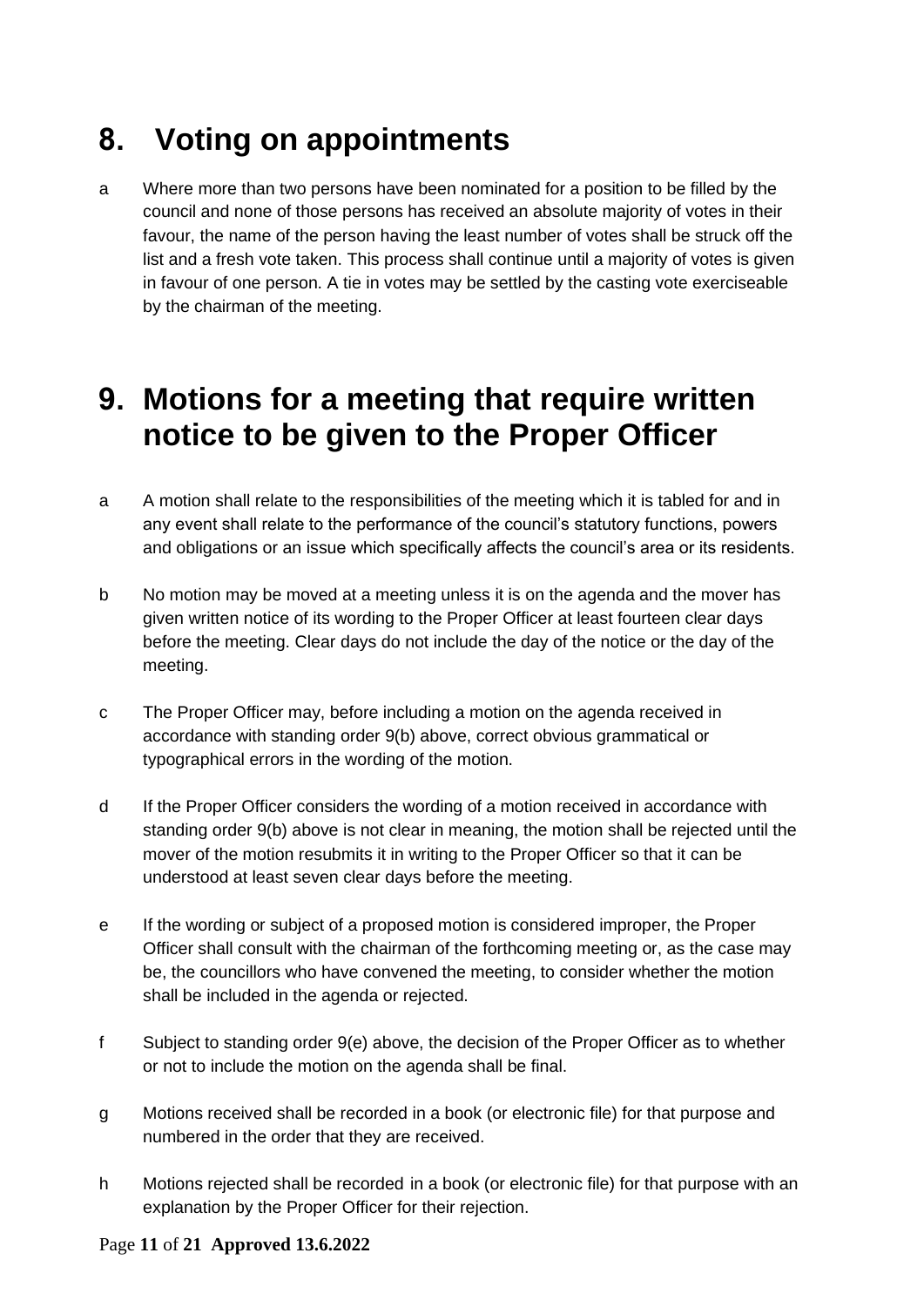## <span id="page-11-0"></span>**10. Motions at a meeting that do not require written notice**

- a The following motions may be moved at a meeting without written notice to the Proper Officer;
	- i. to correct an inaccuracy in the draft minutes of a meeting;
	- ii. to move to a vote;
	- iii. to defer consideration of a motion;
	- iv. to refer a motion to a particular committee or sub-committee;
	- v. to appoint a person to preside at a meeting;
	- vi. to change the order of business on the agenda;
	- vii. to proceed to the next business on the agenda;
	- viii. to require a written report;
	- ix. to appoint a committee or sub-committee and their members;
	- x. to extend the time limits for speaking;
	- xi. to exclude the press and public from a meeting in respect of confidential or sensitive information which is prejudicial to the public interest;
	- xii. to not hear further from a councillor or a member of the public;
	- xiii. to exclude a councillor or member of the public for disorderly conduct;
	- xiv. to temporarily suspend the meeting;
	- xv. to suspend a particular standing order (unless it reflects mandatory statutory requirements);
	- xvi. to adjourn the meeting; or
	- xvii. to close a meeting.

## <span id="page-11-1"></span>**11. Management of Information**

*See also standing order 20.*

- **a The Council shall have in place and keep under review, technical and organisational measures to keep secure information (including personal data) which it holds in paper and electronic form. Such arrangements shall include deciding who has access to personal data and encryption of personal data.**
- **b The Council shall have in place, and keep under review, policies for the retention and safe destruction of all information (including personal data) which it holds in paper and electronic form. The Council's retention policy shall confirm the period for which information (including personal data) shall be retained or if this is not possible the criteria used to determine that period (e.g. the Limitation Act 1980).**

Page **12** of **21 Approved 13.6.2022 c The agenda, papers that support the agenda and the minutes of a meeting shall**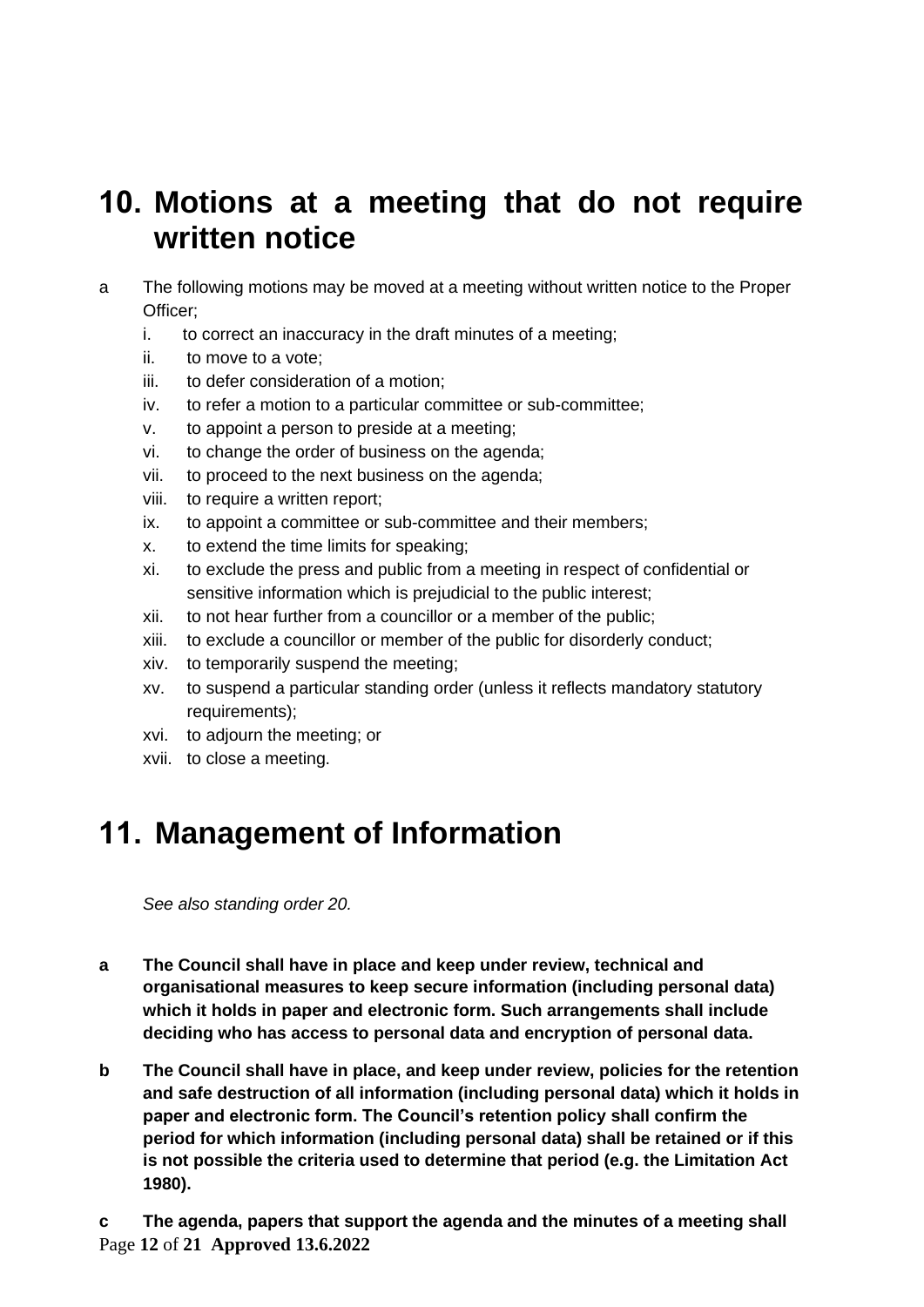**not disclose or otherwise undermine confidential information or personal data without legal justification.** 

**d Councillors, staff, the Council's contractors and agents shall not disclose confidential information or personal data without legal justification.**

# <span id="page-12-0"></span>**12. Draft minutes**

- a If the draft minutes of a preceding meeting have been served on councillors with the agenda to attend the meeting at which they are due to be approved for accuracy, they shall be taken as read.
- b There shall be no discussion about the draft minutes of a preceding meeting except in relation to their accuracy. A motion to correct an inaccuracy in the draft minutes shall be moved in accordance with standing order 10(a)(i) above.
- c The accuracy of draft minutes, including any amendment(s) made to them, shall be confirmed by resolution and shall be signed by the chairman of the meeting and stand as an accurate record of the meeting to which the minutes relate.
- d If the chairman of the meeting does not consider the minutes to be an accurate record of the meeting to which they relate, he shall sign the minutes and include a paragraph in the following terms or to the same effect:

"The chairman of this meeting does not believe that the minutes of the meeting of the ( ) held on (date) in respect of ( ) were a correct record but his view was not upheld by the meeting and the minutes are confirmed as an accurate record of the proceedings."

e Upon a resolution which confirms the accuracy of the minutes of a meeting, the draft minutes or recordings of the meeting for which approved minutes exist shall be destroyed.

## <span id="page-12-1"></span>**13. Code of conduct and dispensations**

*See also standing order 3(t) above.* 

- a All councillors and non-councillors with voting rights shall observe the code of conduct adopted by the council.
- b Unless he has been granted a dispensation, a councillor or non-councillor with voting rights shall withdraw from a meeting when it is considering a matter in which he has a disclosable pecuniary interest. He may return to the meeting after it has considered the matter in which he had the interest.
- c Unless he has been granted a dispensation, a councillor or non-councillor with voting

#### Page **13** of **21 Approved 13.6.2022**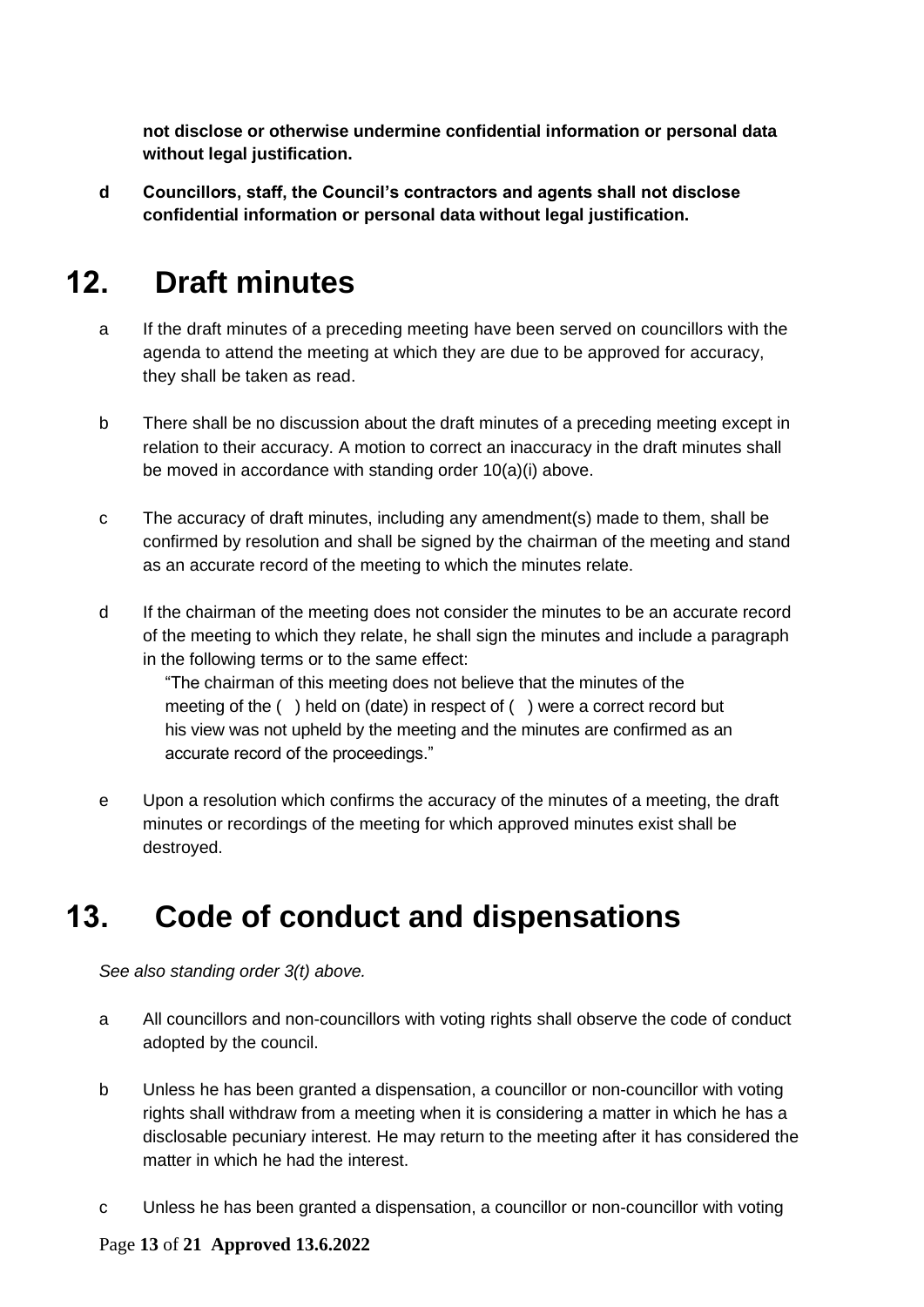rights shall withdraw from a meeting when it is considering a matter in which he has another interest if so required by the council's code of conduct. He may return to the meeting after it has considered the matter in which he had the interest.

- d **Dispensation requests shall be in writing and submitted to the Proper Officer** as soon as possible before the meeting, or failing that, at the start of the meeting for which the dispensation is required.
- e A decision as to whether to grant a dispensation shall be made by the Proper Officer and that decision is final.
- f A dispensation request shall confirm:
	- i. the description and the nature of the disclosable pecuniary interest or other interest to which the request for the dispensation relates;
	- ii. whether the dispensation is required to participate at a meeting in a discussion only or a discussion and a vote;
	- iii. the date of the meeting or the period (not exceeding four years) for which the dispensation is sought; and
	- iv. an explanation as to why the dispensation is sought.
- g Subject to standing orders 13(d) and (f) above, dispensations requests shall be considered by the Proper Officer before the meeting or, if this is not possible, at the beginning of the meeting of the council, or committee or a sub-committee for which the dispensation is required.
- **h A dispensation may be granted in accordance with standing order 13(e) above if having regard to all relevant circumstances the following applies:**
	- **i. without the dispensation the number of persons prohibited from participating in the particular business would be so great a proportion of the meeting transacting the business as to impede the transaction of the business or**
	- **ii. granting the dispensation is in the interests of persons living in the council's area or**
	- **iii. it is otherwise appropriate to grant a dispensation.**

## <span id="page-13-0"></span>**14. Code of conduct complaints**

- a Upon notification by South Gloucestershire Council or Gloucestershire County Council that it is dealing with a complaint that a councillor or non-councillor with voting rights has breached the council's code of conduct, the Proper Officer shall, subject to standing order 11 above, report this to the council.
- b Where the notification in standing order 14(a) above relates to a complaint made by the Proper Officer, the Proper Officer shall notify the Chairman of Council of this fact, and the Chairman shall be free to engage an external interim officer to assume the duties of the Proper Officer in relation to the complaint until it has been determined and the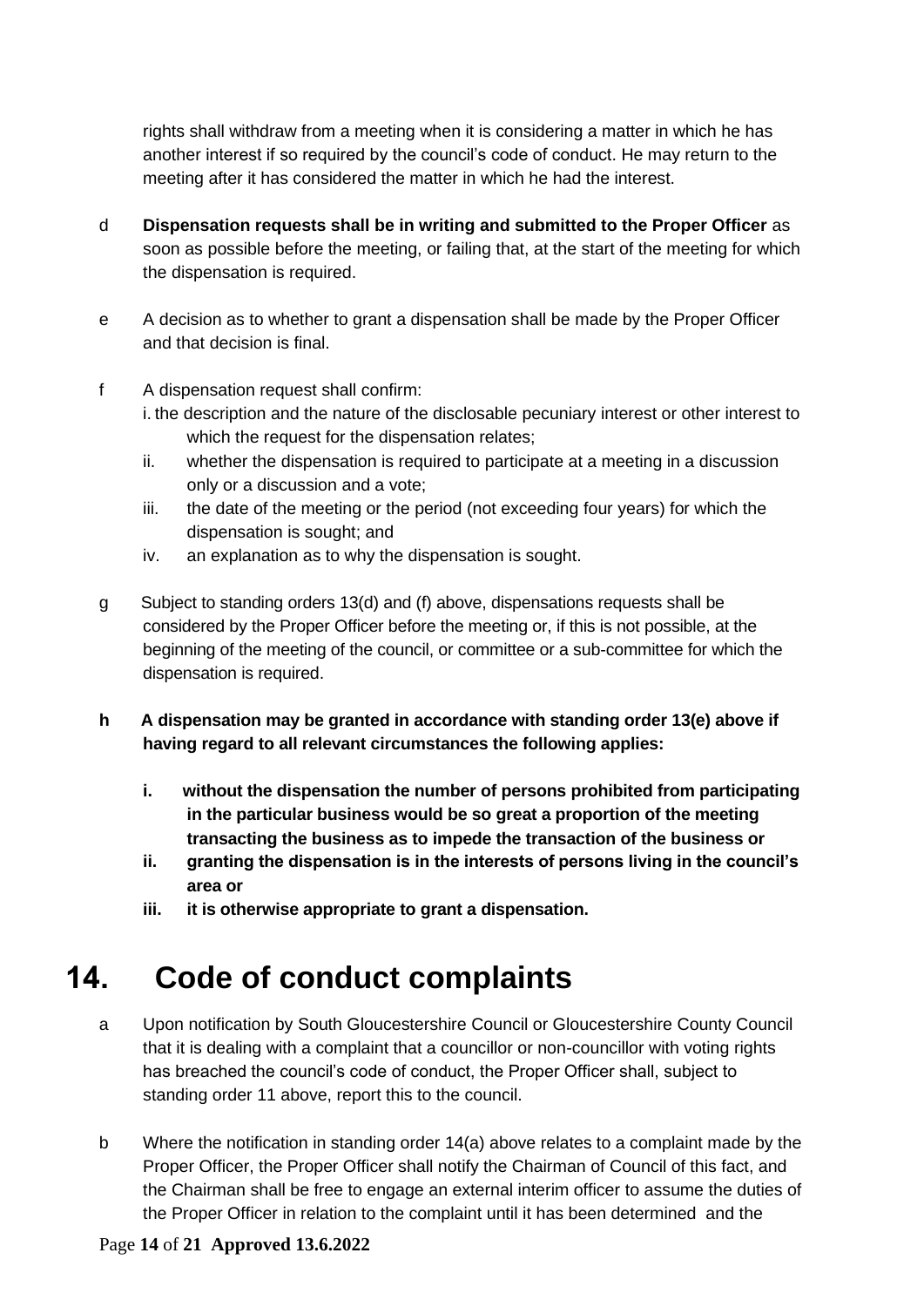council has agreed what action, if any, to take in accordance with standing order 14(d) below.

- c The council may:
	- i. provide information or evidence where such disclosure is necessary to progress an investigation of the complaint or is required by law;
	- ii. seek information relevant to the complaint from the person or body with statutory responsibility for investigation of the matter;
- **d Upon notification by the District or Unitary Council that a councillor or noncouncillor with voting rights has breached the council's code of conduct, the council shall consider what, if any, action to take against him. Such action excludes disqualification or suspension from office.**

## <span id="page-14-0"></span>**15. Proper Officer**

- a The Proper Officer shall be either (i) the clerk or (ii) other appointed interim clerk nominated by the council to undertake the work of the Proper Officer when the Proper Officer is absent.
- b The Proper Officer shall:
	- i. **at least three clear days before a meeting of the council, a committee** or a sub-committee**,**
		- **serve on councillors by delivery or post at their residences or by email authenticated in such manner as the Proper Officer thinks fit, a signed summons confirming the time, place and the agenda (provided the councillor has consented to service by email), and**
		- **Provide, in a conspicuous place, public notice of the time, place and agenda (provided that the public notice with agenda of an extraordinary meeting of the Council convened by councillors is signed by them).**

*See standing order 3(b) for the meaning of clear days for a meeting of a full council and standing order 3(c) for the meaning of clear days for a meeting of a committee;*

- ii. subject to standing order 9, include on the agenda all motions in the order received unless a councillor has given written notice at least ( ) days before the meeting confirming his withdrawal of it;
- iii. **convene a meeting of the Council for the election of a new Chair of the Council, occasioned by a casual vacancy in his office;**
- iv. **facilitate inspection of the minute book by local government electors;**
- v. **receive and retain copies of byelaws made by other local authorities;**
- vi. hold acceptance of office forms from councillors;

Page **15** of **21 Approved 13.6.2022**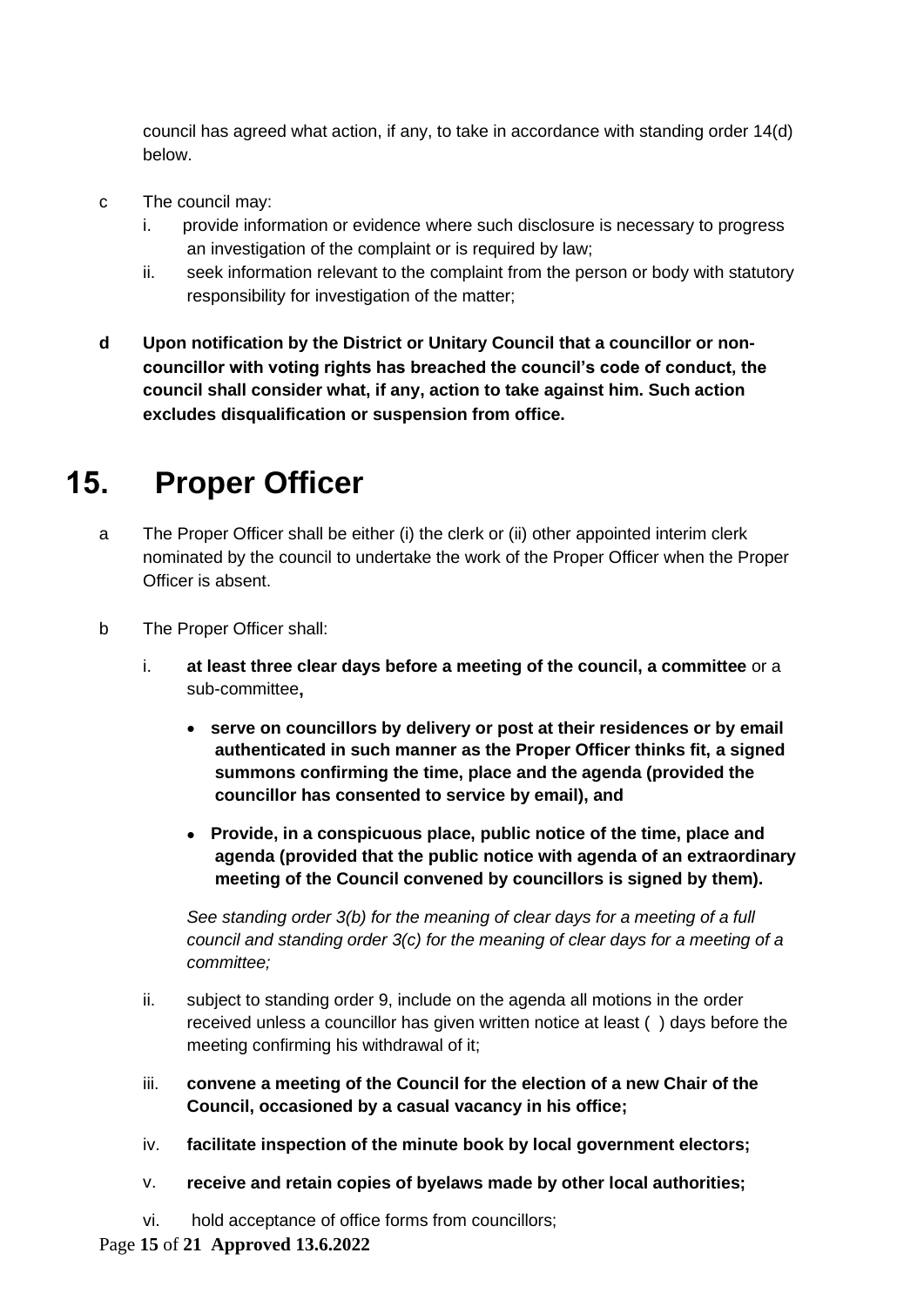- vii. hold a copy of every councillor's register of interests;
- viii. assist with responding to requests made under freedom of information legislation and rights exercisable under data protection legislation, in accordance with the Council's relevant policies and procedures;
- ix. liaise, as appropriate, with the Council's Data Protection Officer (if there is one);
- x. receive and send general correspondence and notices on behalf of the Council except where there is a resolution to the contrary;
- xi. assist in the organisation of, storage of, access to, security of and destruction of information held by the Council in paper and electronic form subject to the requirements of data protection and freedom of information legislation and other legitimate requirements (e.g. the Limitation Act 1980);
- xii. arrange for legal deeds to be executed; (*see also standing order 23);*
- xiii. arrange or manage the prompt authorisation, approval, and instruction regarding any payments to be made by the Council in accordance with its financial regulations;
- xiv. record every planning application notified to the Council and the Council's response to the local planning authority in a book for such purpose;
- xv. refer a planning application received by the Council to the [Chair or in his absence the Vice-Chair (if there is one) of the Council] OR [Chair or in his absence Vice-Chair (if there is one) of the ( ) Committee] within two working days of receipt to facilitate an extraordinary meeting if the nature of a planning application requires consideration before the next ordinary meeting of [the Council] OR [( ) committee];
- xvi. manage access to information about the Council via the publication scheme; and
- xvii. retain custody of the seal of the Council (if there is one) which shall not be used without a resolution to that effect.

(s*ee also standing order 23).*

## <span id="page-15-0"></span>**16. Responsible Financial Officer**

The Council shall appoint appropriate staff member(s) to undertake the work of the Accounts and accounting statements

## <span id="page-15-1"></span>**17. Accounts & Accounting Statement**

- a "Proper practices" in standing orders refer to the most recent version of "Governance and Accountability for Local Councils – a Practitioners' Guide".
- b All payments by the Council shall be authorised, approved and paid in accordance with the law, proper practices and the Council's financial regulations.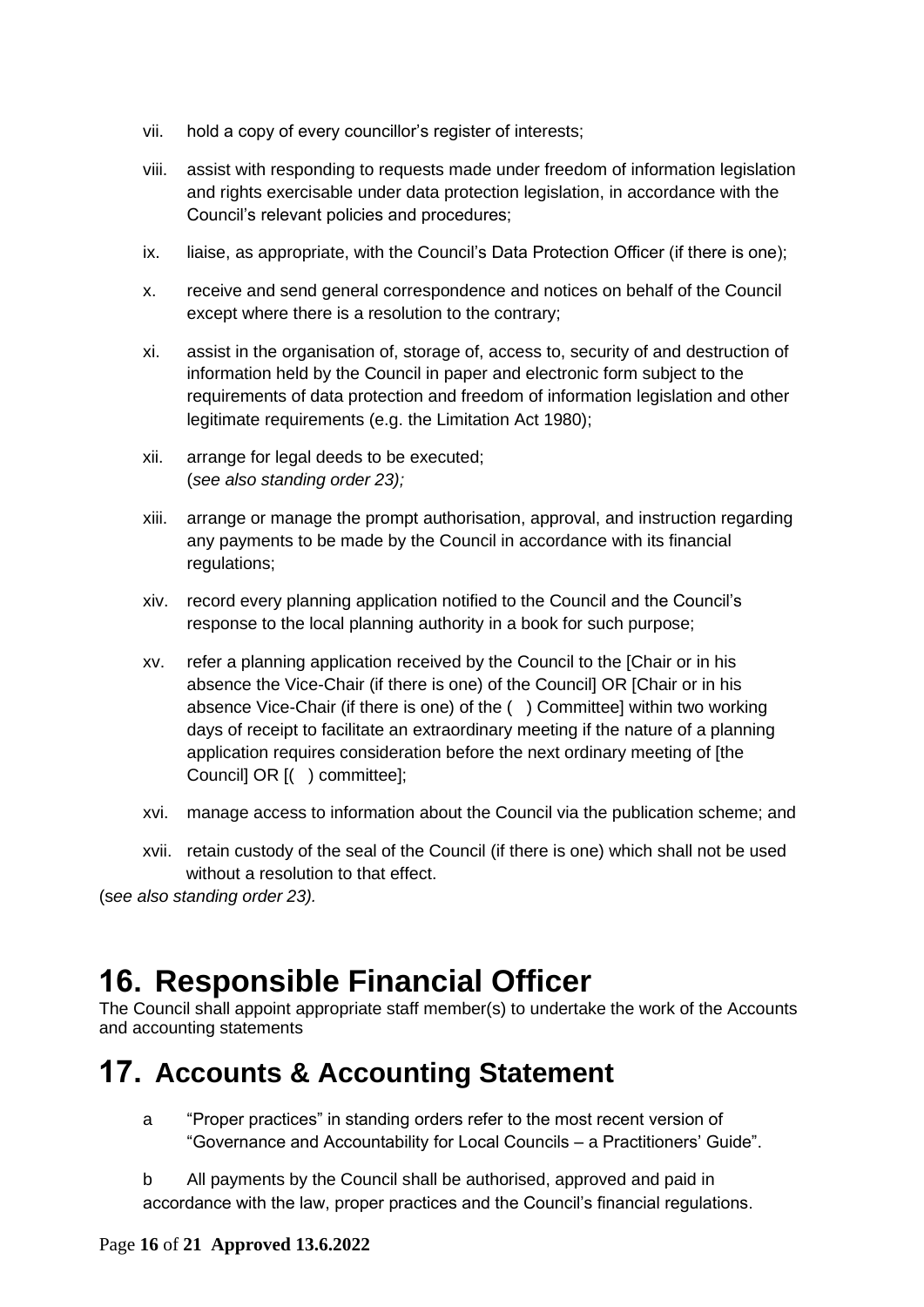c The Responsible Financial Officer shall supply to each councillor as soon as practicable after 30 June, 30 September and 31 December in each year a statement to summarise:

i. the Council's receipts and payments (or income and expenditure) for each quarter;

- ii. the Council's aggregate receipts and payments (or income and expenditure for the year to date;
- iii. the balances held at the end of the quarter being reported and

which includes a comparison with the budget for the financial year and highlights any actual or potential overspends.

d As soon as possible after the financial year end at 31 March, the Responsible Financial Officer shall provide:

- i. each councillor with a statement summarising the Council's receipts and payments (or income and expenditure) for the last quarter and the year to date for information; and to the Council the accounting statements for the year in the form of Section 2 of the annual governance and accountability return, as required by proper practices, for consideration and approval.
- e The year-end accounting statements shall be prepared in accordance with proper practices and apply the form of accounts determined by the Council (receipts and payments, or income and expenditure) for the year to 31 March. A completed draft annual governance and accountability return shall be presented to all councillors at least 14 days prior to anticipated approval by the Council. The annual governance and accountability return of the Council, which is subject to external audit, including the annual governance statement, shall be presented to the Council for consideration and formal approval before 30 June.

"Proper practices" in standing orders refer to the most recent version of "Governance and Accountability for Local Councils – a Practitioners' Guide".

## <span id="page-16-0"></span>**18. Financial controls and procurement**

- a The council shall consider and approve financial regulations drawn up by the Responsible Financial Officer, which shall include detailed arrangements in respect of the following:
	- i. the keeping of accounting records and systems of internal controls;
	- ii. the assessment and management of financial risks faced by the council;
	- iii. the work of the independent internal auditor in accordance with proper practices and the receipt of regular reports from the internal auditor, which shall be required at least annually;
	- iv. the inspection and copying by councillors and local electors of the council's accounts and/or orders of payments; and
	- v. procurement policies (subject to standing order 18(c) below) including the setting

#### Page **17** of **21 Approved 13.6.2022**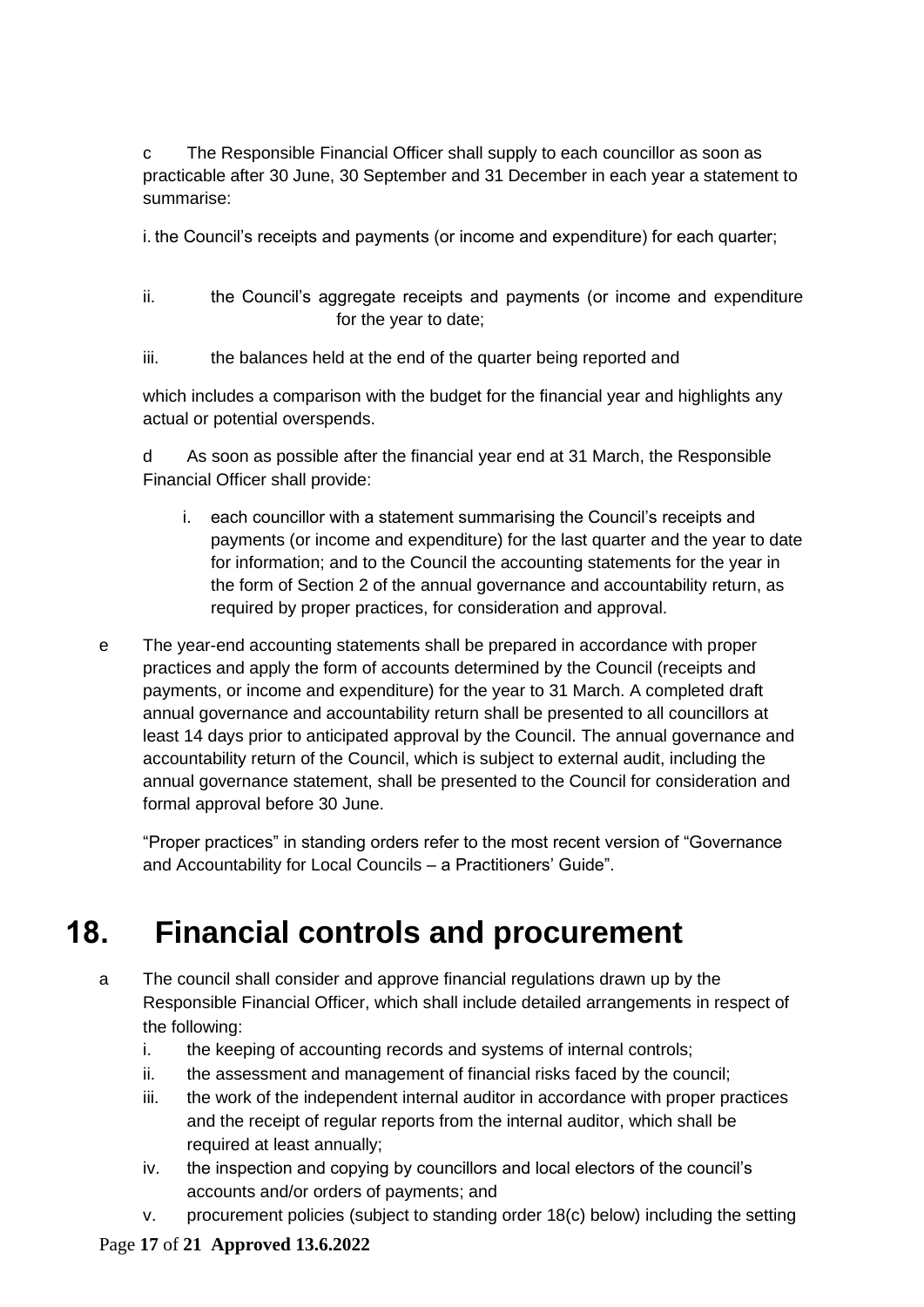of values for different procedures where a contract has an estimated value of less than £60,000.

- b Financial regulations shall be reviewed regularly and at least annually for fitness of purpose.
- **c A public contract regulated by the Public Contracts Regulations 2015 with an estimated value in excess of £25,000 but less than the relevant thresholds referred to in standing order 18(f) is subject to the "light touch" arrangements under Regulations 109-114 of the Public Contracts Regulations 2015 unless it proposes to use an existing list of approved suppliers (framework agreement).**
- d Subject to additional requirements in the financial regulations of the council, the tender process for contracts for the supply of goods, materials, services or the execution of works shall include, as a minimum, the following steps:
	- i. a specification for the goods, materials, services or the execution of works shall be drawn up;
	- ii. an invitation to tender shall be drawn up to confirm (i) the council's specification (ii) the time, date and address for the submission of tenders (iii) the date of the council's written response to the tender and (iv) the prohibition on prospective contractors contacting councillors or staff to encourage or support their tender outside the prescribed process;
	- iii. the invitation to tender shall be advertised in a local newspaper and in any other manner that is appropriate;
	- iv. tenders are to be submitted in writing in a sealed marked envelope addressed to the Proper Officer;
	- v. tenders shall be opened by the Proper Officer in the presence of at least one councillor after the deadline for submission of tenders has passed;
	- vi. tenders are to be reported to and considered by the appropriate meeting of the council or a committee or sub-committee with delegated responsibility.
- e Neither the council, nor a committee or a sub-committee with delegated responsibility for considering tenders, is bound to accept the lowest value tender.
- f **Where the value of a contract is likely to exceed the threshold specified by the Office of Government Commerce from time to time, the Council must consider whether the Public Contracts Regulations 2015 or the Utilities Contracts Regulations 2016 apply to the contract and, if either of those Regulations apply, the Council must comply with procurement rules. NALC's procurement guidance contains further details.**

# <span id="page-17-0"></span>**19. Handling staff matters**

Page **18** of **21 Approved 13.6.2022** a A matter personal to a member of staff that is being considered by a meeting of council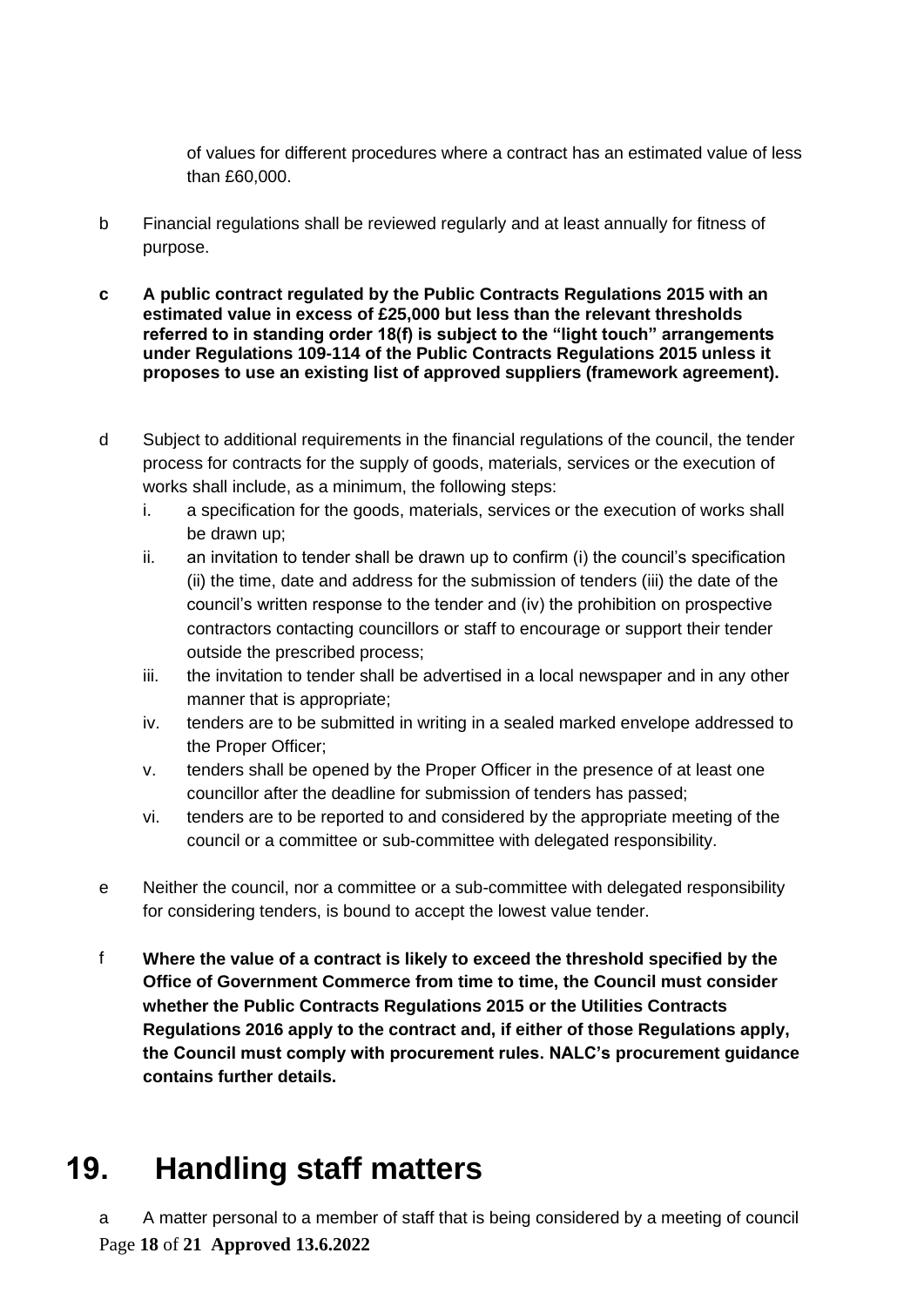or the staffing committee is subject to standing order 11 above.

- b Subject to the council's policy regarding absences from work, the Parish Clerk shall notify the chairman of the staffing committee or, if he/she is not available the chairman of council, of absence occasioned by illness or other reason and that person shall formally report such absence to the council at its next meeting.
- c The chairman of the staffing committee, or in his absence the chairman of the council, shall upon a resolution conduct a review of the performance and annual appraisal of the work of the Parish Clerk. The reviews and appraisal shall be reported in writing and is subject to approval by resolution by the staffing committee.
- d Subject to the council's policy regarding the handling of grievance matters, the Parish Clerk shall contact the chairman of the staffing committee, or in his absence the chairman of the council, in respect of an informal or formal grievance matter, and this matter shall be reported back and progressed by resolution of the staffing committee.
- e Subject to the council's policy regarding the handling of grievance matters, if an informal or formal grievance matter raised by Parish Clerk relates to the chairman or vice-chairman of the staffing committee, this shall be communicated to the chairman of the council, which shall be reported back and progressed by resolution of Council.
- f Any persons responsible for all or part of the management of staff shall treat the written records of all meetings relating to their performance, capabilities, grievance or disciplinary matters as confidential and secure.
- g The council shall keep all written records relating to employees secure. All paper records shall be secured and locked and electronic records shall be password protected and encrypted.
- h Only persons with line management responsibilities shall have access to staff records referred to in standing orders 19(f) and (g) above if so justified.
- i Access and means of access by keys and/or computer passwords to records of employment referred to in standing orders 19(f) and (g) above shall be provided only to the Parish Clerk, and to the Chairman of the Council in a sealed envelope or container which should only be accessed in times of extreme circumstances.

## <span id="page-18-0"></span>**20.Responsibilities to provide information**

#### *See also standing order 21.*

a **In accordance with freedom of information legislation, the Council shall publish information in accordance with its publication scheme and respond to requests**

Page **19** of **21 Approved 13.6.2022**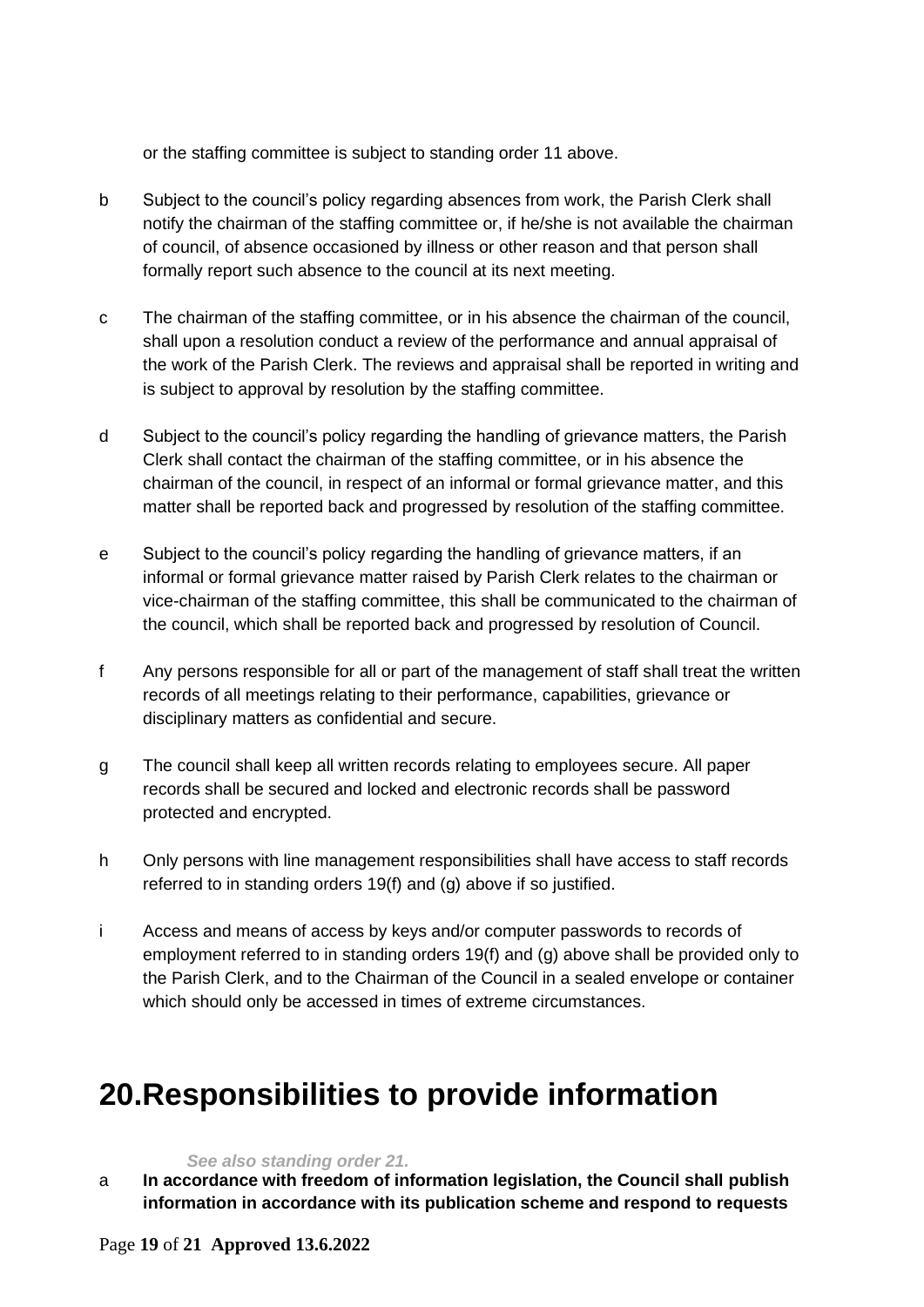**for information held by the Council.** 

i. **The Council, shall publish information in accordance with the requirements of the Local Government (Transparency Requirements) (England) Regulations 2015**.

# <span id="page-19-0"></span>**21.Responsibilities under Data Protection legislation**

(Below is not an exclusive list). *See also standing order 11.*

- a The Council may appoint a Data Protection Officer.
- b **The Council shall have policies and procedures in place to respond to an individual exercising statutory rights concerning his personal data.**
- c **The Council shall have a written policy in place for responding to and managing a personal data breach.**
- d **The Council shall keep a record of all personal data breaches comprising the facts relating to the personal data breach, its effects and the remedial action taken.**
- e **The Council shall ensure that information communicated in its privacy notice(s) is in an easily accessible and available form and kept up to date.**
- f The Council shall maintain a written record of its processing activities.

## <span id="page-19-1"></span>**22 Relations with the press/media**

a Requests from the press or other media for an oral or written comment or statement from the Council, its councillors or staff shall be handled in accordance with the Council's policy in respect of dealing with the press and/or other media.

## <span id="page-19-2"></span>**23 Execution and sealing of legal deeds**

*See also standing orders 15(b)(xii) and (xvii) above.*

- a A legal deed shall not be executed on behalf of the council unless authorised by a resolution.
- b **Subject to standing order 22(a) above, any two councillors may sign, on behalf of the council, any deed required by law and the Proper Officer shall witness their**

Page **20** of **21 Approved 13.6.2022**